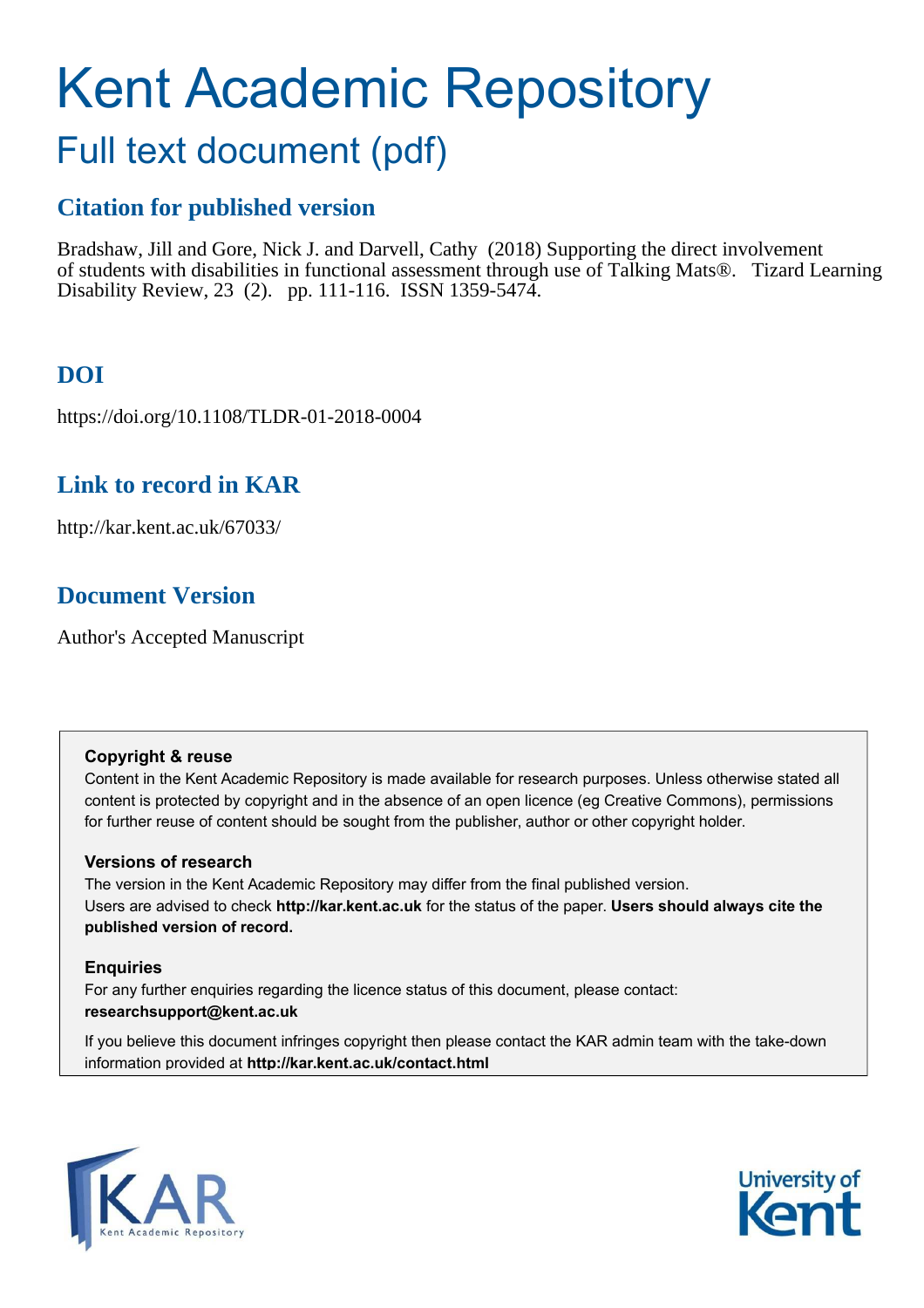#### Supporting the Direct Involvement of Students with Disabilities in Functional  $\blacksquare$  Assessment through use of Talking Mats®

**Jill Bradshaw, Nick Gore and Cathy Darvell** 

#### **Abstract**

#### Purpose

Bowring et al., describe ways of using the The Behavior Problems Inventory – Short Form (BPI-S), illustrating how to use clinical norms to evaluate change. This commentary focuses on the importance of also considering information gained directly from people with intellectual and developmental disabilities (IDD) during assessment.

#### **Design**

A pilot project involved interviews with four children with IDD. A Talking Mats® (TM) framework was used to gather children's views regarding challenging behaviours and variables relevant to a functional behavioural assessment, such as things they found to be reinforcing, things that set the occasion for challenging behaviour and things that helped prevent this.

#### **Findings**

The children were able to provide information and insight into several areas that are influential in the maintenance of behaviour that challenges. Some of this information may not have been obtainable from other sources or informants using traditional assessment methods alone.

#### *Originality/Value*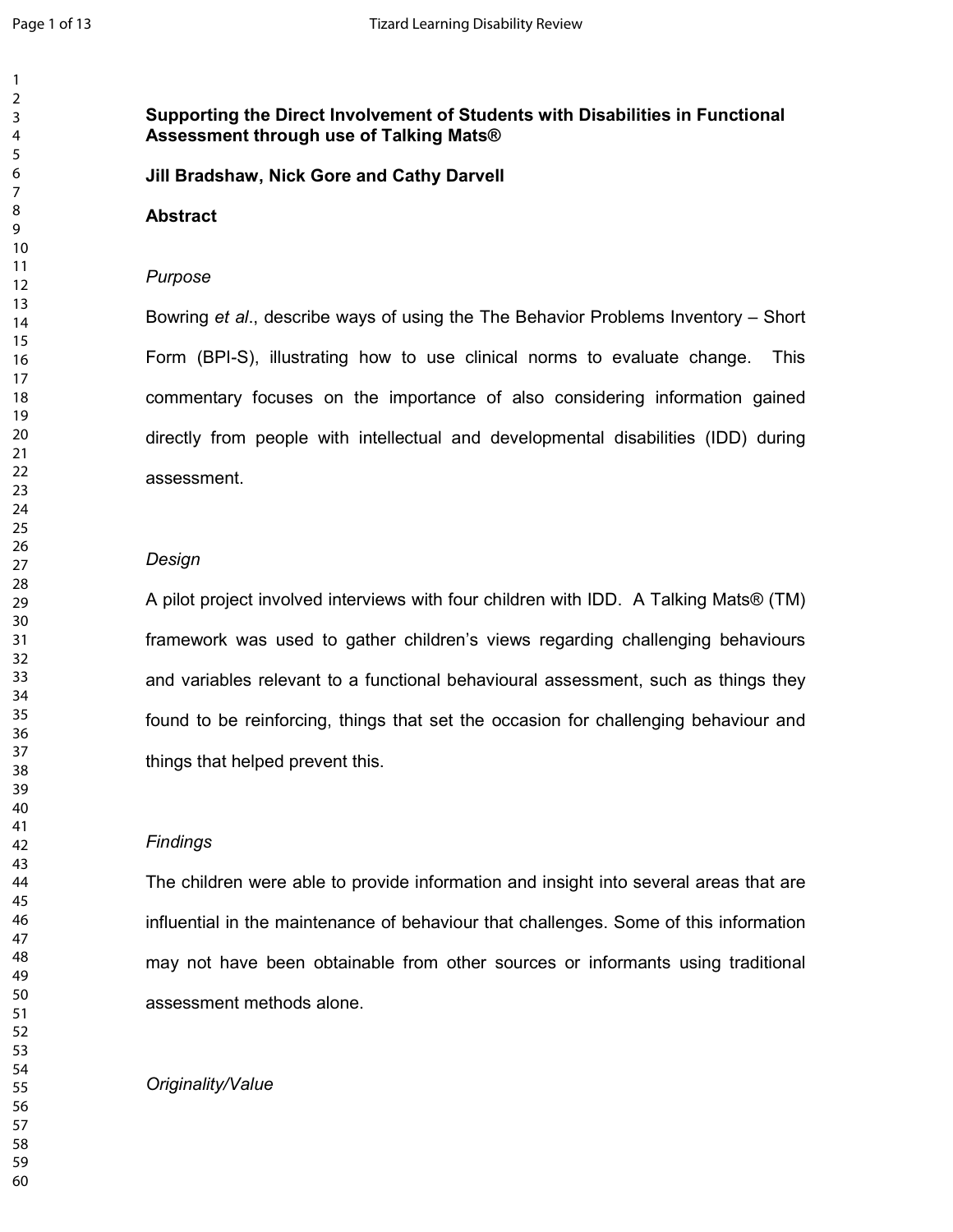Gathering the views of people with IDD is important. The Convention on the Rights of Persons with Disabilities (CRPD) states that people have the right to be heard. Many people with IDD have difficulties communicating. A Talking Mats Framework is one method by which people may be able to express their views. Taking the views of the individual into account during the process of gathering information about behaviours that challenge should lead to greater understanding of the functions of any behaviours and therefore to more targeted, acceptable and effective forms of support.

**Keywords** challenging behaviour, communication challenges, user views, Talking Mats, Functional Behavioural Assessment.

#### <u>Introduction</u>

Children with intellectual and developmental disabilities (IDD) are at increased risk of displaying behaviours that challenge, relative to peers who do not have disabilities (Totsika et al., 2011). Without appropriate support such behaviours tend to persist (Murphy et al., 2005) and significantly impact on the health and wellbeing of the child and those that care for them (Emerson and Einfeld, 2011). A large body of research has demonstrated that challenging behaviour (CB) often serves important functions for the individual who displays it (Hastings et al., 2013). In this light, interventions that respond proactively to functions of CB identified for an individual and support communication, quality of life, health and wellbeing more broadly, are recognised as the most effective way of both improving positive outcomes and reducing challenging behaviour over the long term (Gore *et al.,* 2013).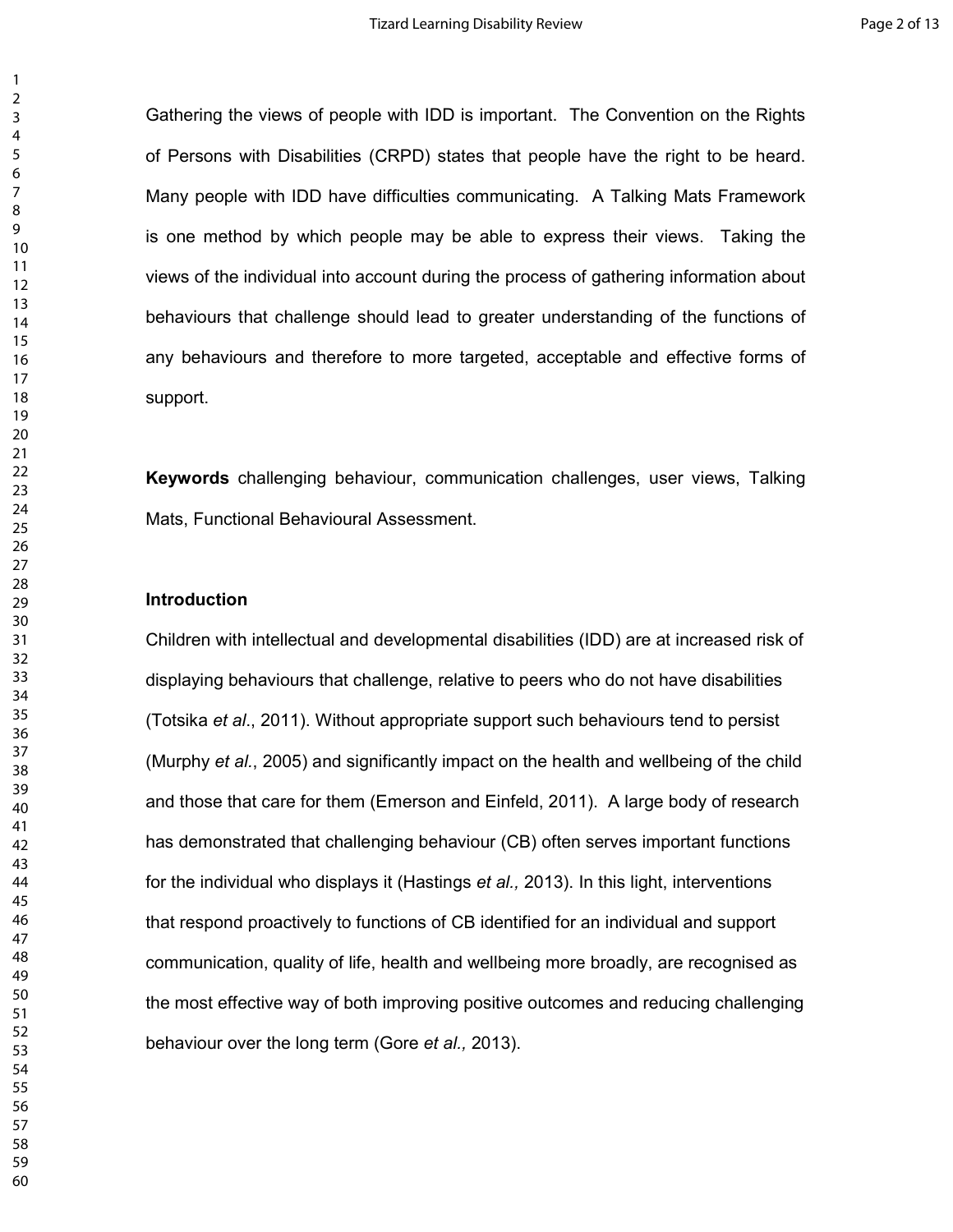$\mathbf{1}$ 

Positive behavioural approaches to support typically involve the completion of a Functional Assessment (FA). This process requires individualised and systematic gathering of data to identify factors that lead to the development and maintenance of challenging behaviour and alternatives. Typically this involves completing direct observations of the individual being assessed and ascertaining the perspectives of other people who provide support via use of questionnaires and structured interviews. Measures such as the BPI-S, as described in the article by Darren Bowring and colleagues, are particularly helpful in this regard, enabling services and families to participate in the assessment and evaluation of behaviour change. Engagement with stakeholders who support the focal person is however only part of what is needed in a truly person-centred approach to assessment...

The perspectives of the focal individual themself have not traditionally been incorporated into the majority of FA procedures. In part this has been due to the dominant use of FA to support people with severe IDD, for whom this was generally not considered possible because of their significant communication impairments. There have, however, been a small number of attempts to directly interview typically developing children and those with mild IDD during FA interviews (Murdock et al., 2005; Stage *et al.,* 2006, Wehmer *et al.,* 2004; Kinch *et al.,* 2001).

In these studies there have been mixed findings regarding the correspondence between student and carer interview responses, though this is not in itself necessarily problematic. As noted by the majority of authors, it is possible that these differences simply reflect the differing perspectives, experiences and priorities of respondents. Most notably, Stage et al. (2006) highlighted that interview data from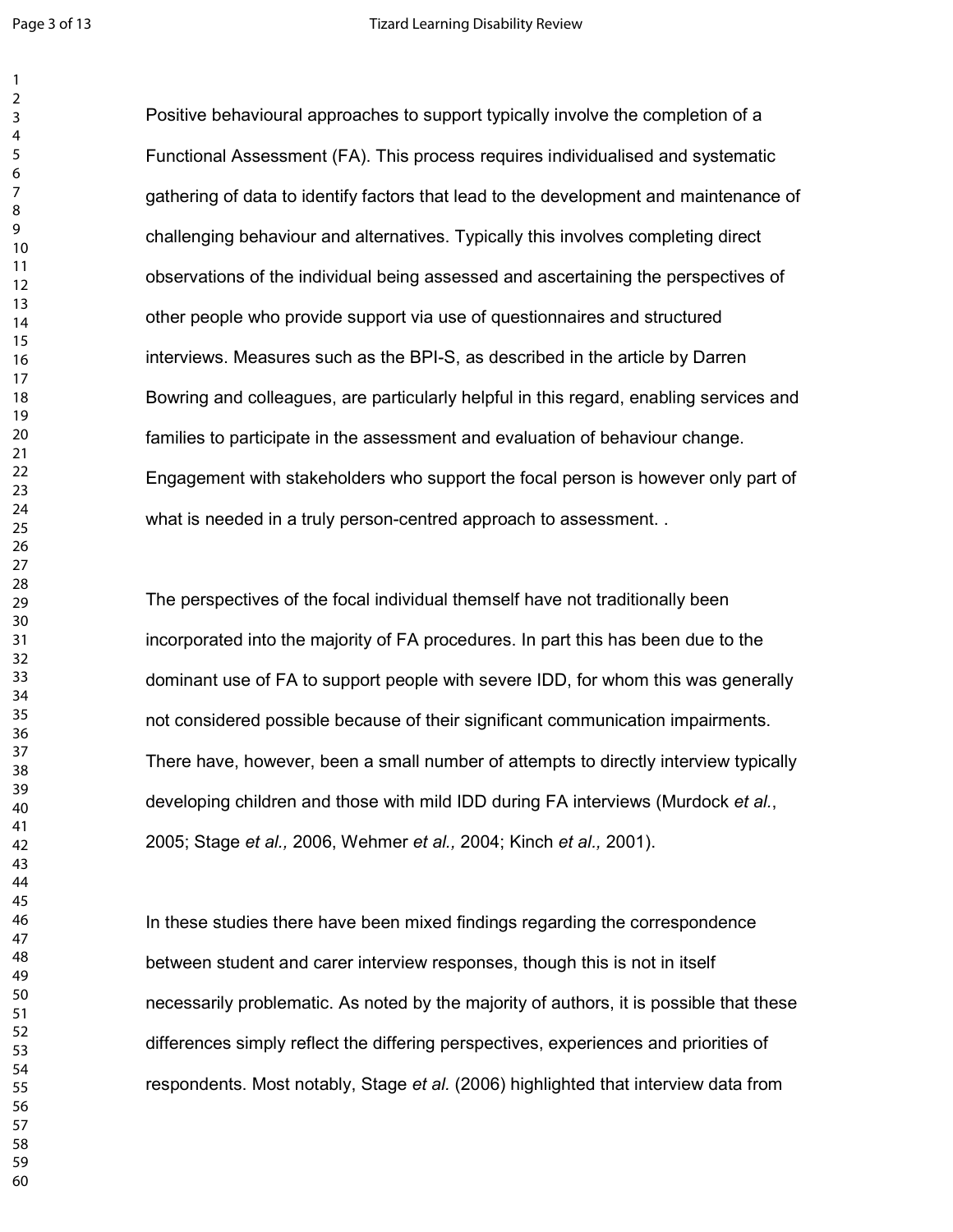both students and carers allowed the development of hypotheses that could be verified through other (direct) assessment methods and ultimately inform the development of effective intervention plans. Whilst these studies have therefore been useful in supporting greater involvement of people with disabilities in their own assessment there is a pressing need to extend this work to support those with more severe communication difficulties.

The child's own perspective on their life, needs and the behaviour they display is a potentially valuable data source that may enrich the quality and utility of a functional assessment with the potential to create positive change. This is now emphasised in policy and guidance documents not just for those with mild disabilities or verbal communication abilities but for all children throughout health, education and social care pathways (United Nations Convention on the Rights of a Child, 1992). The use of Talking Mats (TM) may provide one way in which a wider range of children can be directly involved in their own FA. TM is a communication tool which enables people to organise and express their views (Cameron and Murphy, 2002). It employs a structured approach to aid thinking and planning. Each TM consists of a set of symbols or pictures that are tailored to the subject to be discussed. It is helpful as both an aid to understanding and to expression (Murphy and Cameron, 2008). It is a powerful tool that enables the person who is doing the Mat (the thinker) to contribute their ideas and retain control of the conversation. It enables people to move at their pace, with the holding of the symbol acting as a powerful cue to others as to whose 'turn' in the conversation it is. It can provide a concrete, visual representation of the person's thinking about a particular topic which can then be communicated to other people.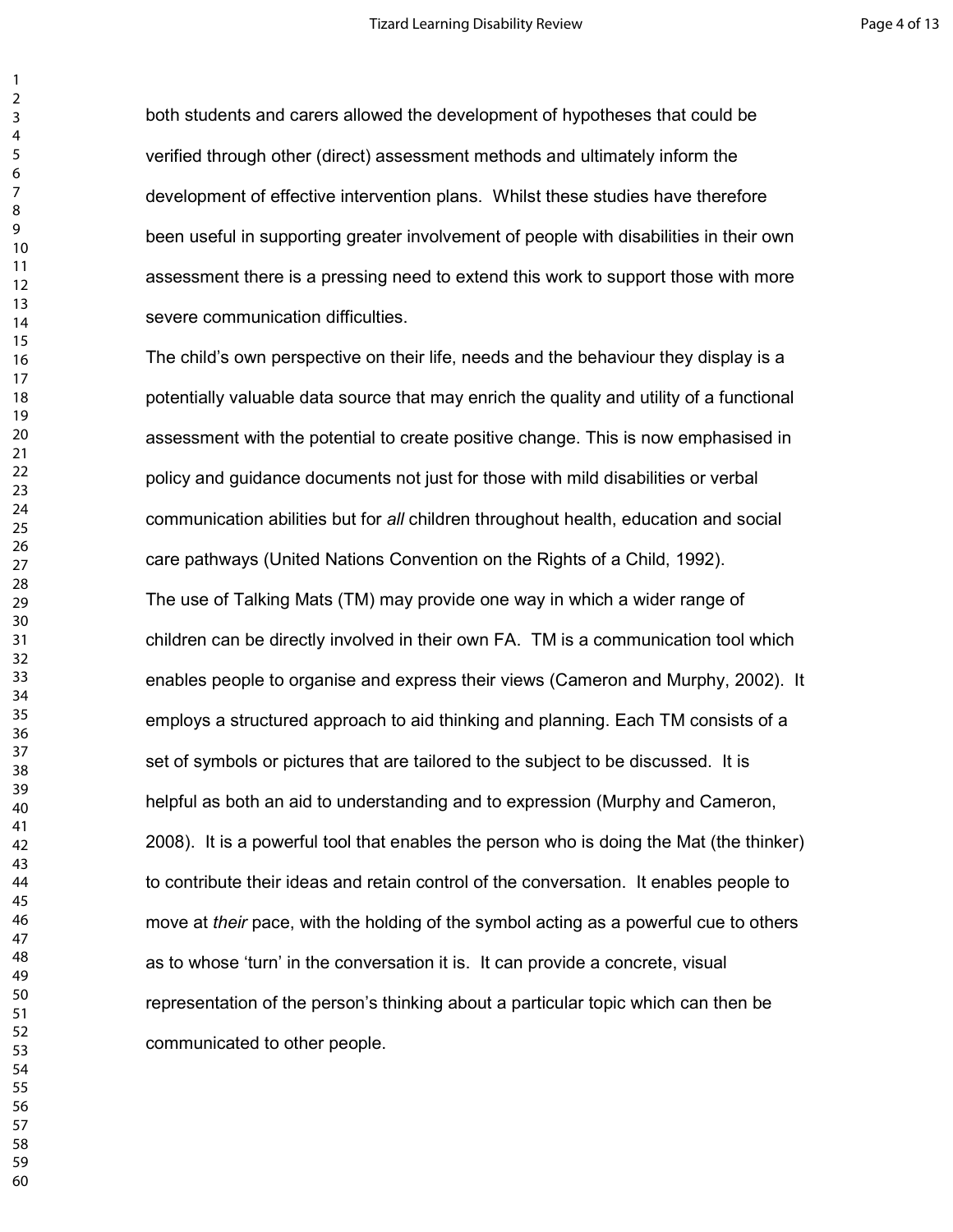Each TM consists of a set of symbols relating to a subject area (a topic) to be discussed. Open questions are then asked in relation to the presentation of each symbol e.g. 'how do you feel about?'. A top scale is introduced e.g. 'happy', 'unsure' and 'sad'. Interviewees then place each symbol on an area of the Mat that corresponds to their views, feelings or experiences about that symbol. Symbol placement can be used as a starting point for further communication exchanges.

In this preliminary study we explored the potential of using TMs to support young children to participate during FAs. The study also occurred in the wider context of related research and guidance exploring engagement with children with IDD in other aspects of PBS (Challenging Behaviour Foundation, 2017)

#### **Method**

#### 

Four children took part in this study. All children attended a special school for pupils with IDD in England. Children were all male, seven years of age and were described as having moderate IDD. One child had Down Syndrome. All were assessed by school staff as having the communication abilities to use TM (being able to understand at least two key ideas in an utterance) and had experience of using TMs. Children were described by staff and caregivers as presenting with the following forms of challenging behaviour at home and/or school: aggression to others, aggression to property, running away, verbal aggression, refusing to take part in activities.

#### Procedure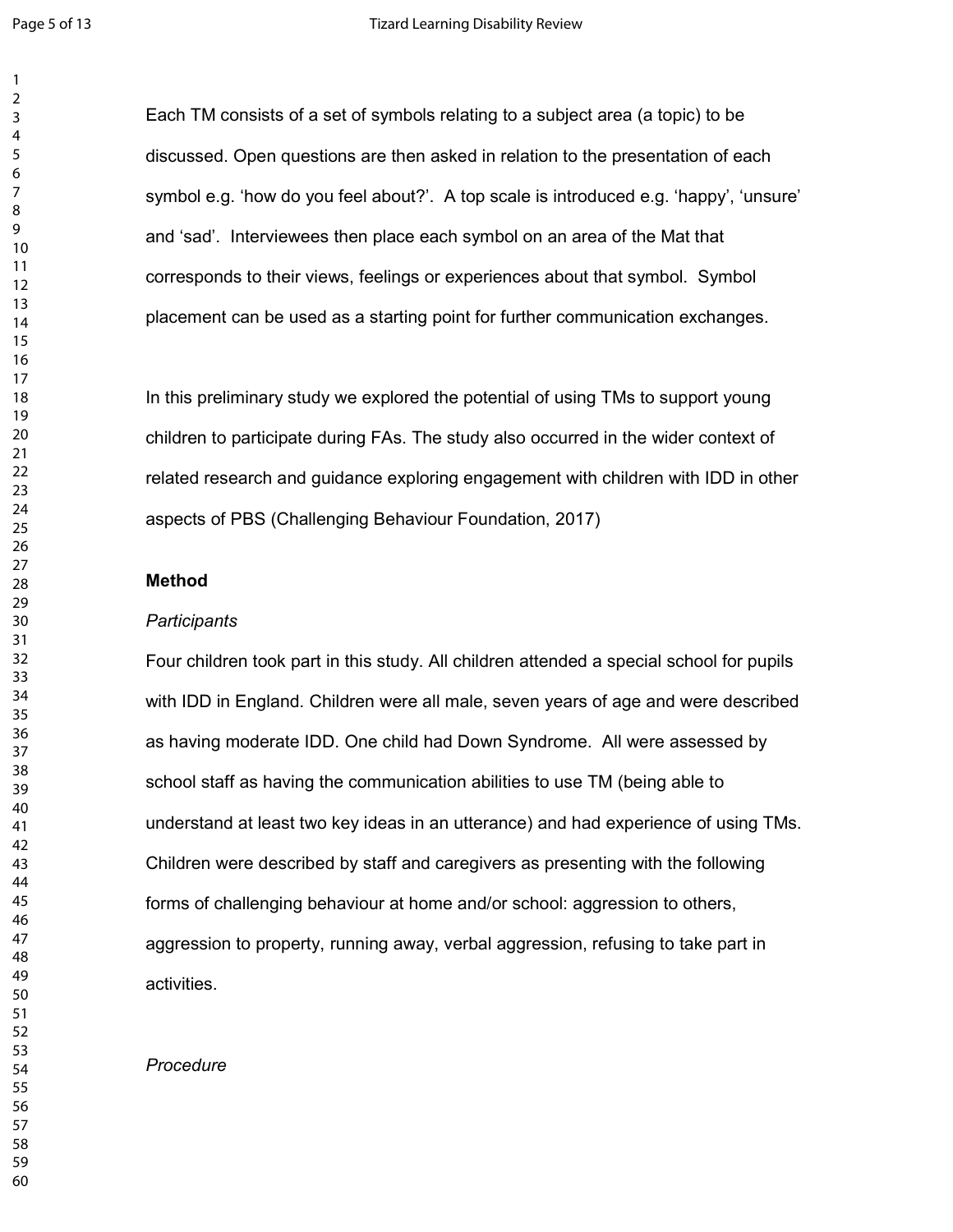Ethical approval was gained from the Tizard Centre Ethics Committee. Consent procedures were completed with the parents of all children following the receipt of information packs about the study. All TM interviews were completed by the third author. Interviews were carried out over two occasions and lasted between 20 and 30 minutes. All interviews were video-taped to support later analysis. It was agreed that interviews would be terminated if children requested this or indicated their nonassent in any way. Information gained from the interview was later summarised into a report and fed back to the child's support team and family. These reports were used by the school to inform the children's behaviour support plans.

#### *<u>Interviews</u>*

The interview schedule and corresponding TM procedure were devised by the first and second author. Interviews all started with the most concrete topic areas:

#### Mat 1: Things I like (Reinforcers)

This section of the interview allowed children to highlight events and items they did and did not like (e.g., foods, drinks, activities). Children were presented with up to 15 symbol cards, one at a time and asked 'tell me about (area); is that something you like, don't like or are not sure about.' Children were then able to place the card on the area of the Mat that corresponded to their views.

#### Mat 2: Things I do (Challenging Behaviours)

In this section children were asked about a number of challenging behaviours (including kicking, hitting and self-injury). Children were invited to use the Mat to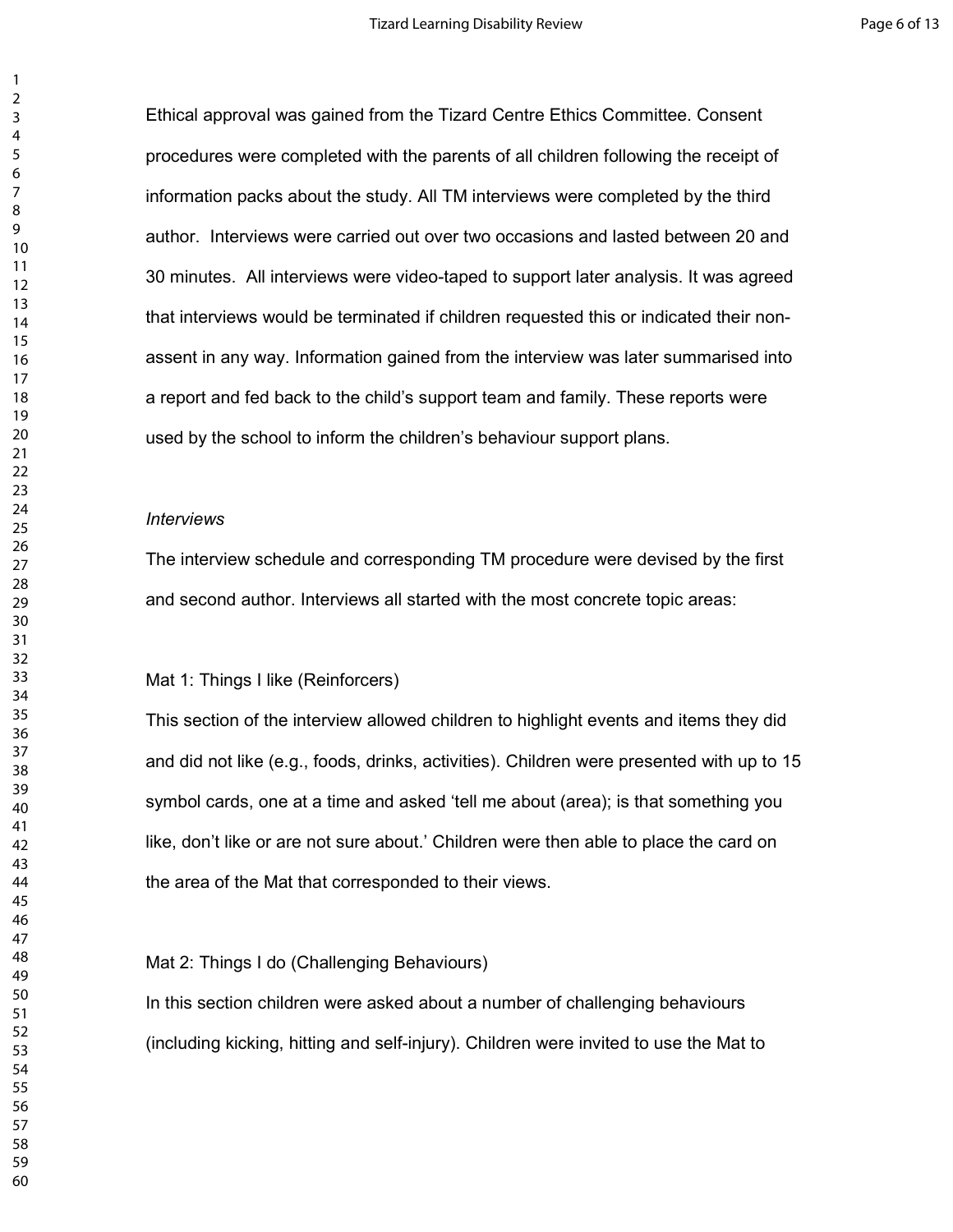indicate whether each behaviour was something they did ('this is me'), did not do ('this is not me') or was something they were 'unsure' about.

Mat 3: Things that help on a bad day (De-escalation strategies) Children were asked about things that helped them on a 'bad day' (when challenging behaviour occurred or might be likely) in the third section of the interview. This included a range of possible support responses to behaviours that challenge including access to favoured activities, food, drinks and social support. Children placed items on the Mat to indicate whether it 'helped', 'did not help' or they were 'unsure' about it.

Mats 4 and 5: Things that make a bad day (Setting events, motivating operations and discriminative stimuli)

The fourth and fifth Mats asked children to indicate variables that contributed to a 'bad day' for them (i.e., when challenging behaviour might be more likely as ascertained in the antecedent sections of most FA interviews). The fourth Mat included items that corresponded to different periods of the day, different locations and sensory stimuli. The fifth Mat continued an exploration of antecedent variables, with a focus on more specific events that commonly influence challenging behaviour (such as being told 'no', waiting, not understanding). In both cases, children were asked to indicate whether a given event or setting was easy or difficult for them (or was something they were not sure about) by placing items in corresponding areas of the Mat.

Mat 6: Things that are good for me (Preventative variables)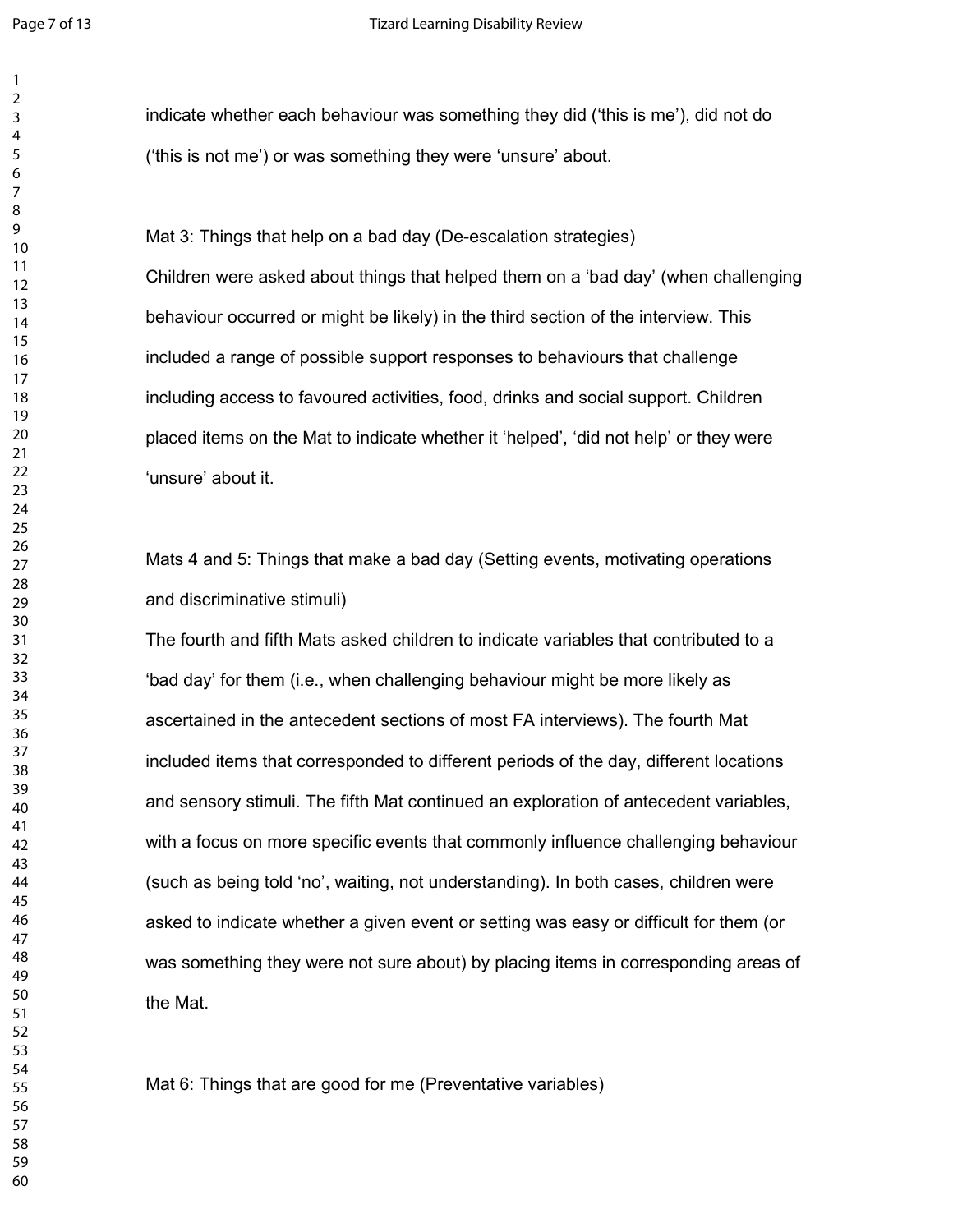In the final Mat, children were given an opportunity to highlight variables that were important for their general wellbeing and life quality and might therefore reduce the likelihood of behaviour that challenges. This included family and friends, healthrelated behaviours, and different forms of support. Children used the Mat to indicate whether the item was important, not important or something they were not sure about.

#### **Results**

#### *Effectiveness of Talking Mats*

All four children completed all six Mats (though not all Mats were rated as being effective for all children – see later). The Effectiveness Framework of Functional Communication (EFFC) was completed by the first author (an accredited TM trainer) to rate the TM videos. The second author also rated 20% of the total sample with a percentage agreement of 82% between ratings. Each Mat was rated on seven criteria on a scale from 0-4 (where 0=never and  $4$  = always). A score of 75% or above is considered to indicate effective communication. All participants were rated as either always or often engaged (engagement defined as 'the social closeness that is established in the interaction and maintained through rapport and joint attention', https://www.talkingmats.com/wp-content/uploads/2016/07/EFFC-2016.pdf) demonstrating that they enjoyed the process of completing the TMs.

For one participant, effective communication was not achieved on any of the topics. He was, however, able to communicate some views on some Mats (Mat 1 in particular) and, where we had confidence around individual symbols, we included this in our feedback. The remaining three participants had average effectiveness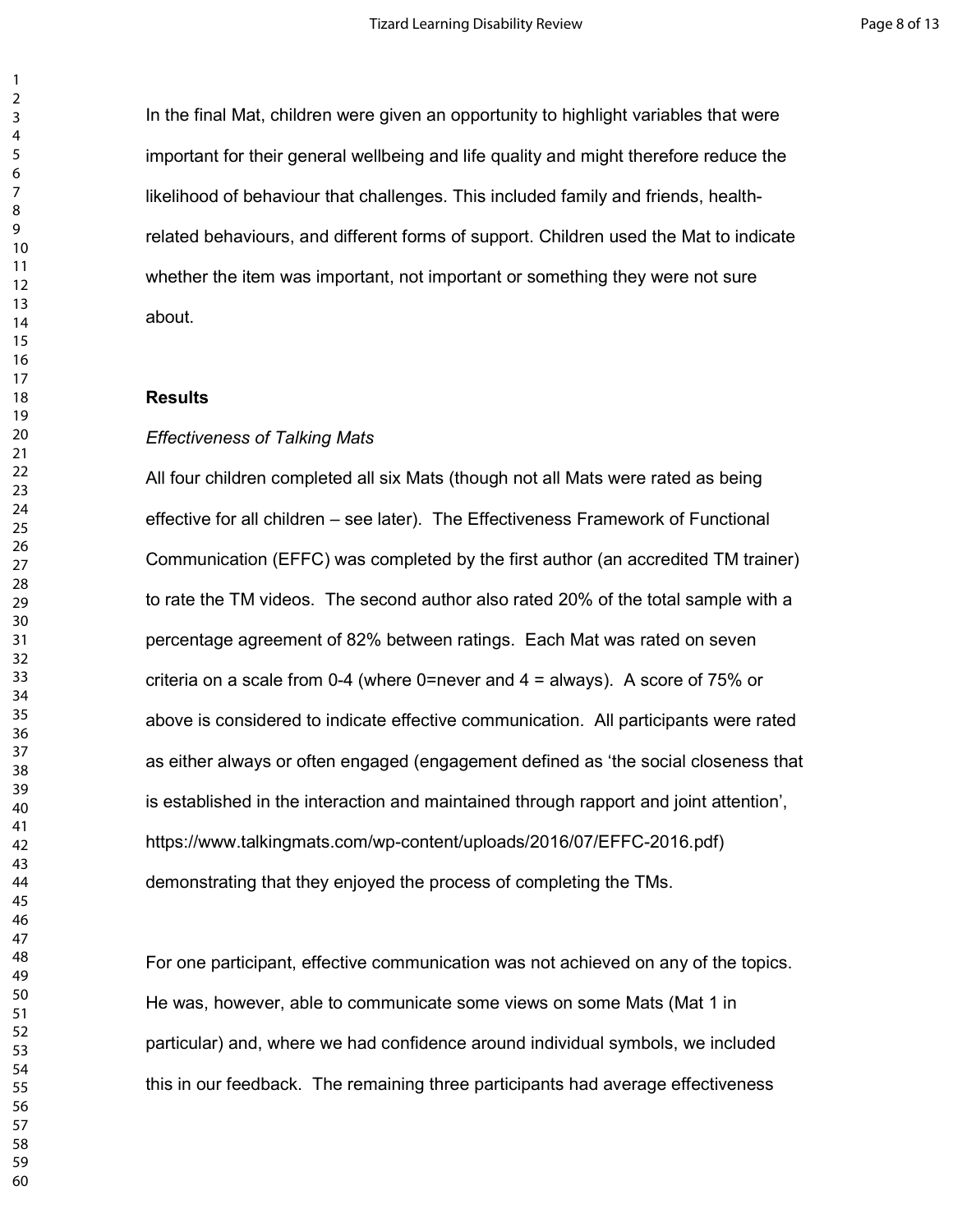scores of 93%. These ranged from 88-100% per individual and 88-99% per Mat, with Mat one (the most concrete Mat) having the highest score.

#### Analysis

#### Mat 1: Things I like

All four children were able to communicate things they did and did not like, highlighting potential reinforcers. In some cases, this provided information that had not previously been known by teaching staff, including one child who described the importance of having access to riding bikes at school. Some children were also able to add more information about options that were presented. For example, one child described how he found friends quite difficult because of some of the noises made by one of his peers and that he did not like arts and crafts because they were too hard. The children were also able to add to the suggestions that we had prepared for them e.g., specifying connect four as a game they enjoyed, or their preferred type of snack (crisps, apple) or type of drink (water, apple juice).

#### Mat 2: Things I do

The children were able to communicate about a range of challenging behaviours, including biting, slapping or hitting, scratching, having a tantrum and throwing. The children were able to provide some further information on the decision they had made to place some symbols on the Mat. For example, when placing the symbol 'throwing' under the scale 'this is not me', one child said 'I care about my toys' and, when placing the symbol 'tantrums', said 'I do that with mum'. The children were also able to add to our prepared options e.g., adding in 'pushing' and 'pulling' to describe behaviours they displayed.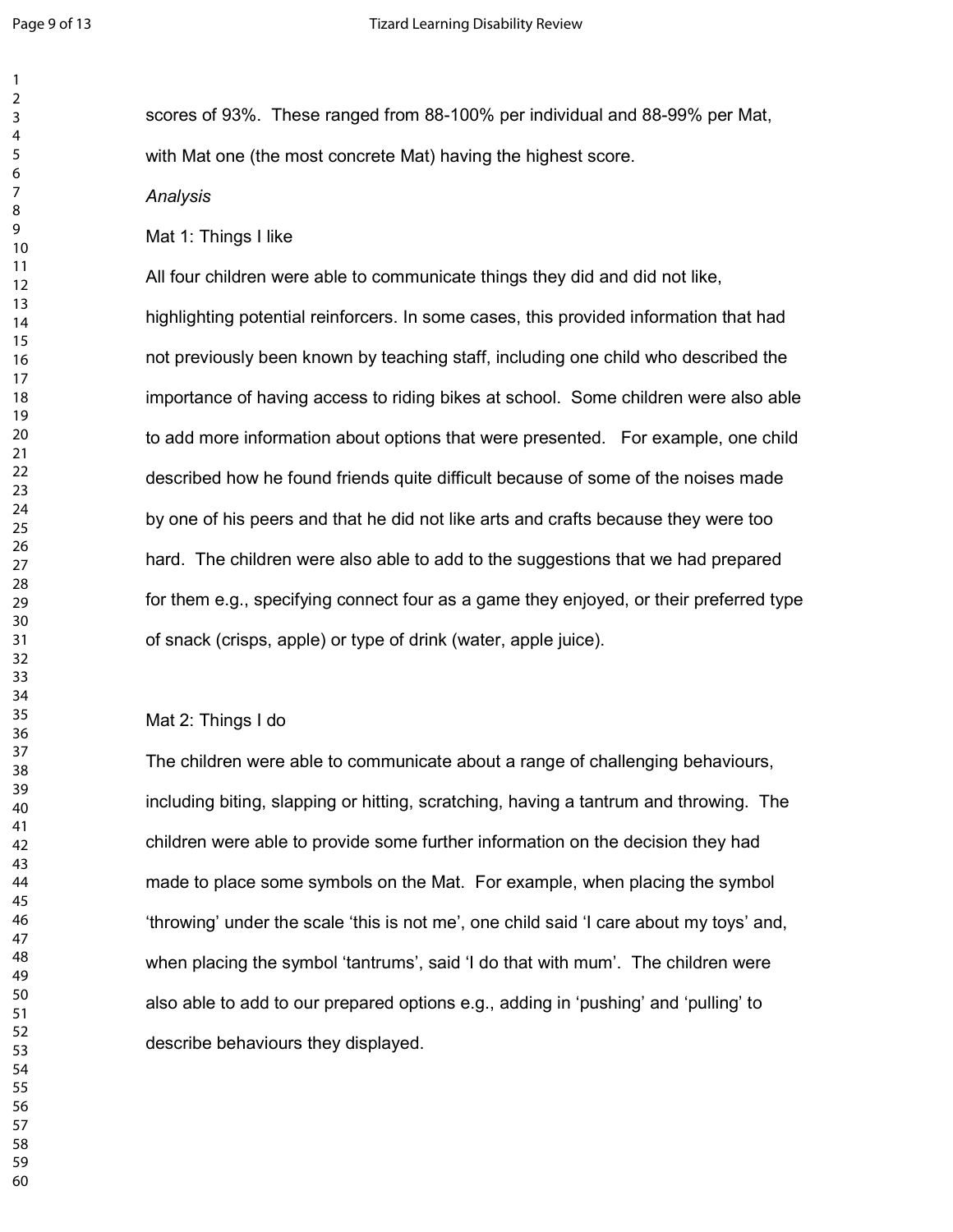Mat 3: Things that help on a bad day

Children were further able to express their views about what might help them when having a 'bad day' that could usefully inform support strategies and de-escalation approaches. The results were individual to the child (as would be expected) but with some common themes, for example being alone or being told-off were reported not to help by all children who completed this Mat. Again, children were able to provide some additional information, e.g., 'Going for a walk' was placed as unhelpful as *'it does take us a long time to get to places and my feet ache when I walk so far'.* 

#### Mats 4,5 and 6

The children were able to give their views on a range of options that were presented to them in terms of things that might contribute to a 'bad day' and things that might help them to have good days. The topics covered in these TMs were less concrete but children were able to provide some information e.g., when asked about planning for the future, one child responded that 'I am going to be the boss of the school and make the rules! (Of course, this included a rule about being able to ride bikes at school when he wanted to). Another child responded that he found the start of the school day more difficult. For one child, being with family (though not necessarily his sister) was described as helpful.

#### **Discussion**

This was an exploratory study to see whether it was possible to elicit children's views on their own behaviours that challenge and obtain first-hand information directly relevant to a FA and future support. As a first, brief study, conducted with limited resources it was only possible to include a small sample size, ask a subset of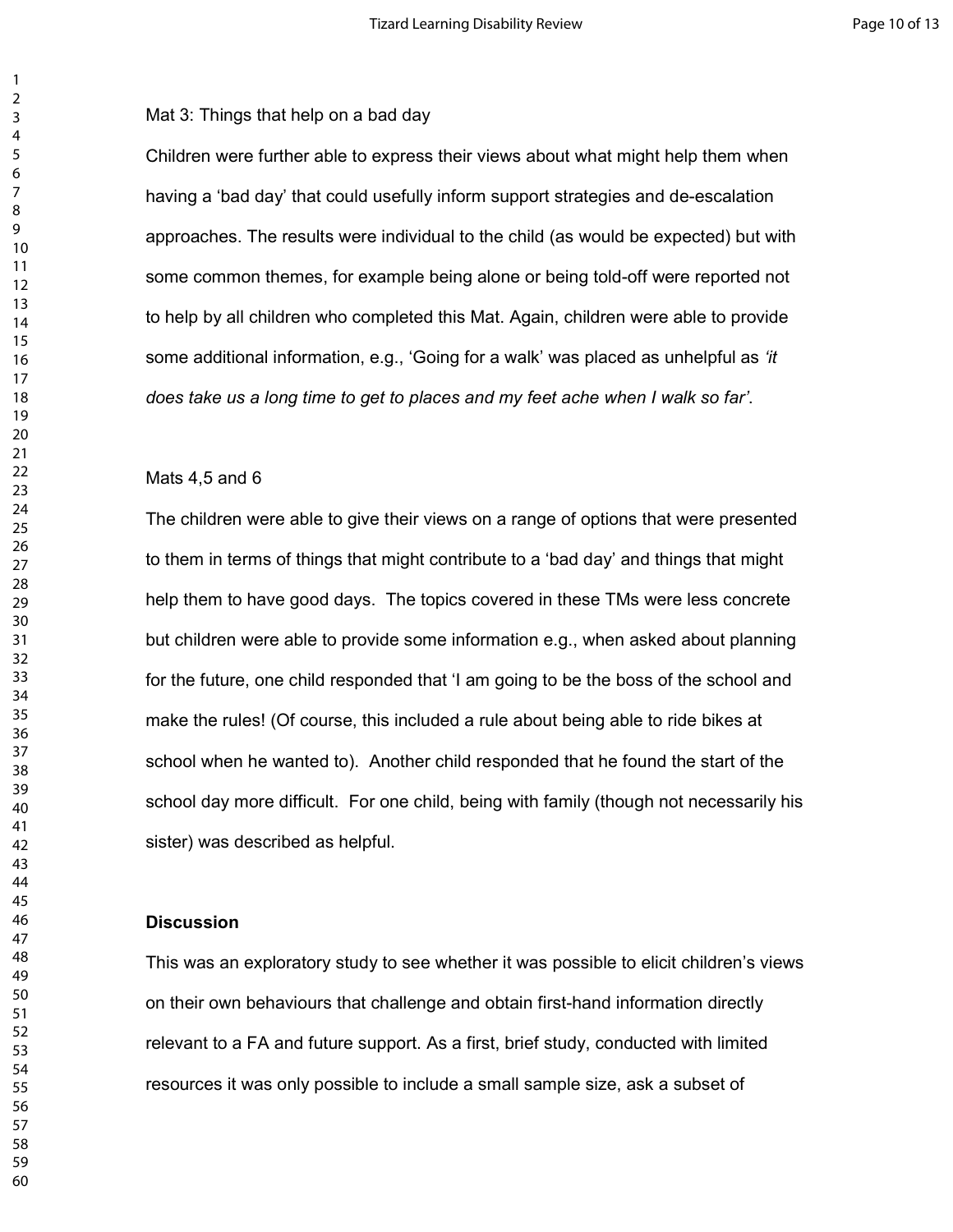possible question areas and additional forms of assessment and data collection were not feasible.

It was however possible to gain at least some information from all four children, demonstrating the potential for children's direct involvement in future practice and research, consistent with findings from related programmes of research (Challenging Behaviour Foundation, 2017). Overall, children were better able to give their views on the more concrete topics (for instance preferred activities) but some were also able to give information on much more abstract topics including their own behaviour and variables that influenced this. Furthermore, following feedback to teaching staff it was possible for some of this information to be included in future support plans (for example, bikes were made available at school on a Friday afternoon for the child who had expressed the importance of these for helping him cope on a 'bad day').

In practice, assessment procedures in PBS need to incorporate and triangulate a range of methodologies and inputs from multiple stakeholders, drawing on tools such as the BPI-S as described by Darren Bowring and colleagues, together with direct observation and other informant-based scales and interviews. Ensuring people with disabilities have a voice and that their views and opinions are used as part of the PBS process must however go hand in hand with the evolution of more formal assessment tools.

TMs may be a useful way in which involvement of the focal person can be maximised but is only one possible approach and may not be accessible to all. A challenge therefore remains for researchers and practitioners to develop further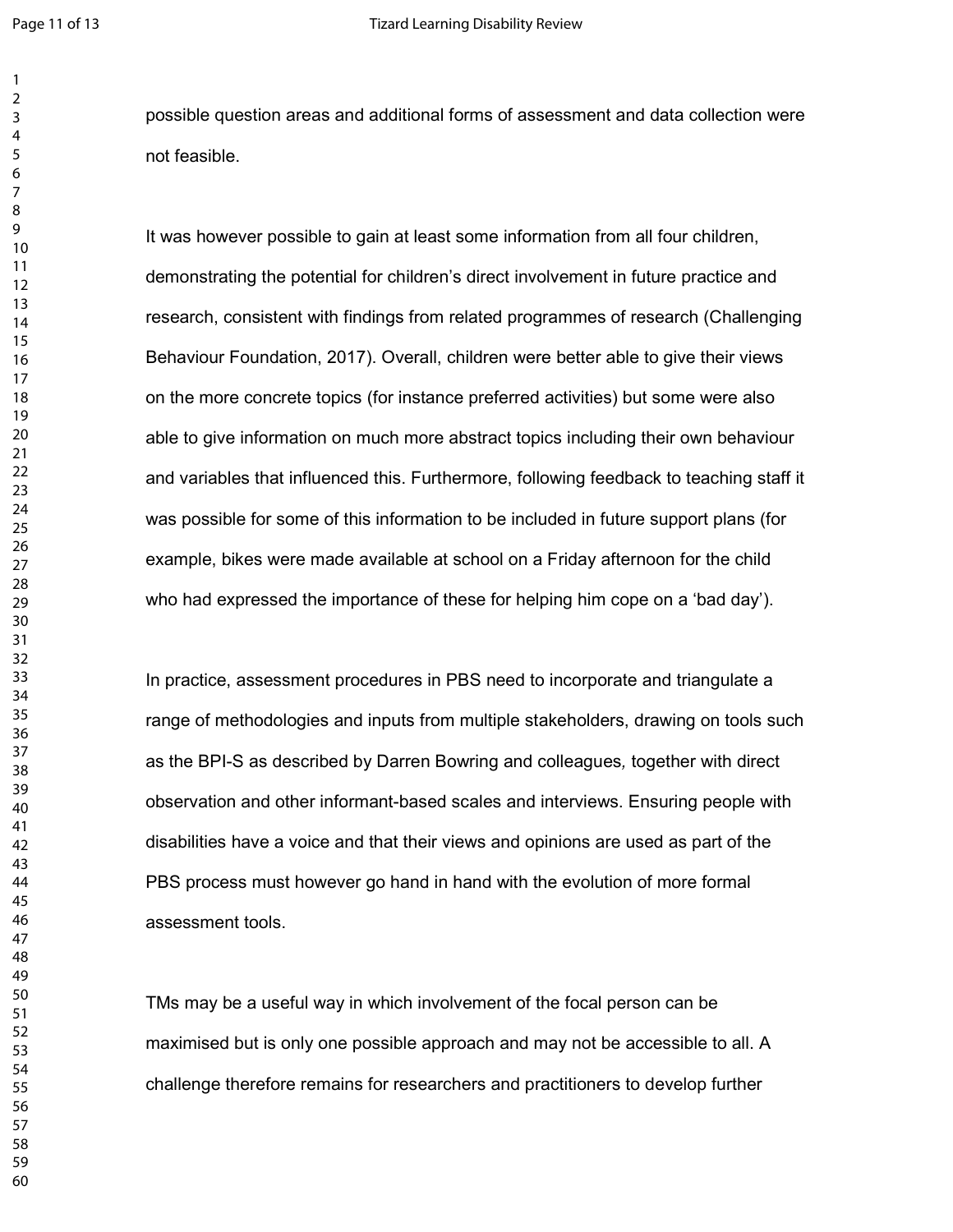ways and opportunities of engaging with people with disabilities who present with behaviours that challenge, to guide, inform and ensure the effectiveness and appropriateness of support.

#### References:

Challenging Behaviour Foundation. (2017), *Engaging with children and young* people with severe learning disabilities: A report for the Council for Disabled Children and NHS England, to inform the Transforming Care engagement work with children and young people, Challenging Behaviour Foundation, Kent.

Emerson E. and Einfeld S. (2011), Challenging Behaviour (3rd Edition), Cambridge University Press, Cambridge.

Gore, N.J., McGill, P., Toogood, S., Allen, D., Hughes, C.J., Baker, P., Hastings,

R.P., Noone, S.J., and Denne, L.D. (2013), "Definition and scope for positive behavioural support", International Journal of Positive Behavioural Support, Vol. 3 No. 2, pp. 14-23.

Hastings, R.P., Allen, D., Baker, P., Gore, N.J., Hughes, C.J., McGill, P., Noone, S.J., and Toogood, S. (2013) "A conceptual framework for understanding why challenging behaviours occur in people with developmental disabilities", International Journal of Positive Behavioural Support, Vol. 3 No. 2, pp. 5-13.

Kinch, C., Lewis-Palmer, T., Hagan-Burke, S., and Sugai, G., (2001), "A comparison of teacher and student functional behaviour assessment interview information from low-risk and high-risk classrooms", Education and Treatment of Children, Vol. 24 No. 4, pp. 480-494.

Murdock, S.G., O'Neil, R.E., and Cunningham, E. (2005), "A comparison of results and acceptability of functional behavioural assessment procedures with a group of